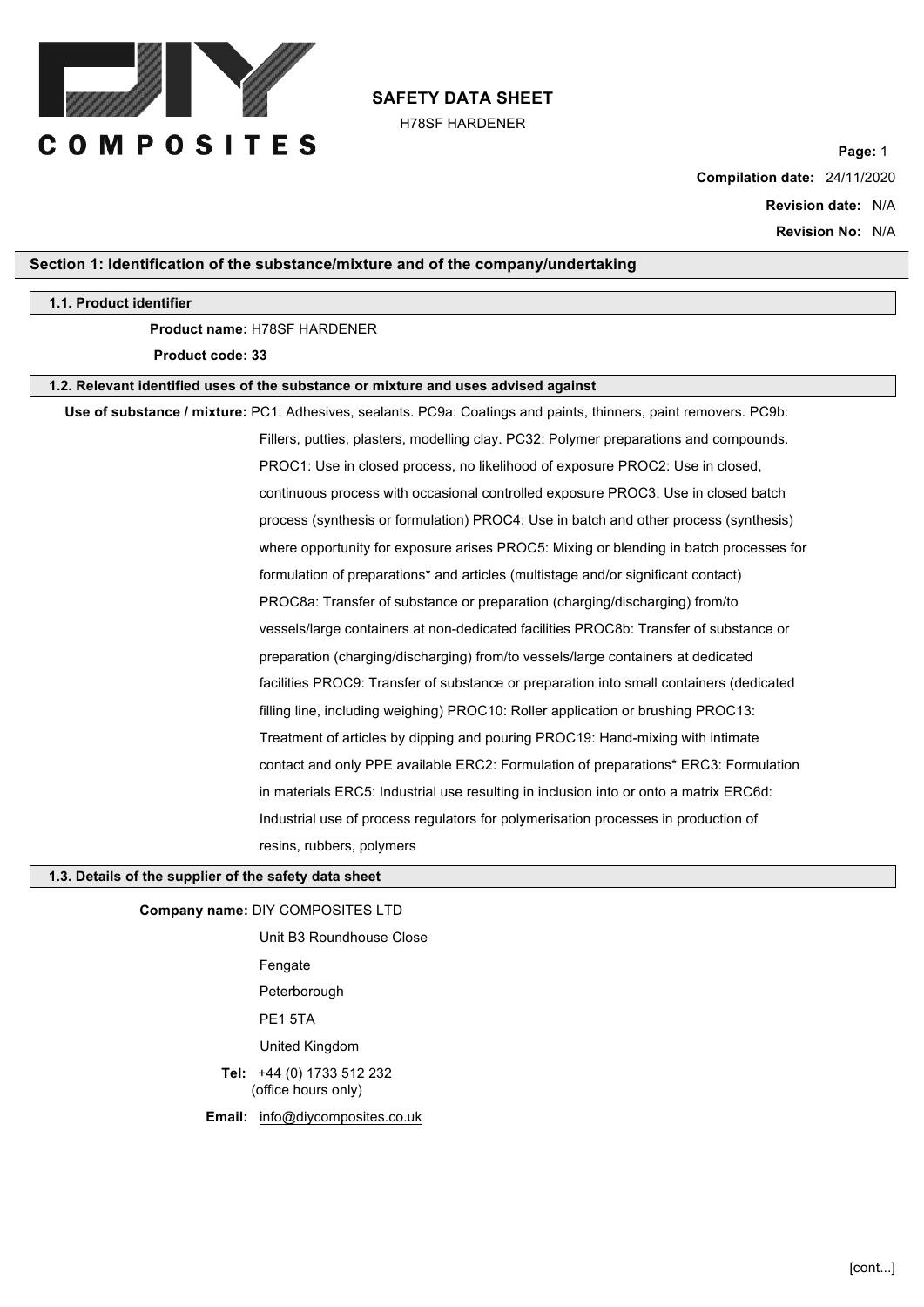

H78SF HARDENER

## **1.4. Emergency telephone number**

**Page:** 2

#### **Emergency tel:** +44 (0) 1733 512 232

**Emergency action:** In the event of a medical enquiry involving this product, please contact your doctor or local hospital accident and emergency department.

#### **Section 2: Hazards identification**

#### **2.1. Classification of the substance or mixture**

**Classification under CLP:** Repr. 2: H361; Acute Tox. 3: H311; Acute Tox. 4: H302; Aquatic Chronic 2: H411; Aquatic

Chronic 3: H412; Skin Corr. 1B: H314; Skin Sens. 1: H317; STOT RE 1: H372

**Most important adverse effects:** Harmful if swallowed. Toxic in contact with skin. Causes severe skin burns and eye

damage. May cause an allergic skin reaction. Suspected of damaging fertility or the

unborn child. Causes damage to organs through prolonged or repeated exposure. Toxic

to aquatic life with long lasting effects. Harmful to aquatic life with long lasting effects.

#### **2.2. Label elements**

**Label elements:**

**Hazard statements:** H302: Harmful if swallowed.

H311: Toxic in contact with skin.

H314: Causes severe skin burns and eye damage.

H317: May cause an allergic skin reaction.

H361: Suspected of damaging fertility or the unborn child.

H372: Causes damage to organs through prolonged or repeated exposure.

H411: Toxic to aquatic life with long lasting effects.

H412: Harmful to aquatic life with long lasting effects.

#### **Hazard pictograms: GHS05: Corrosion**

GHS06: Skull and crossbones

GHS08: Health hazard

GHS09: Environmental



#### **Signal words:** Danger

**Precautionary statements:** P260: Do not breathe dust/fumes/gas/mist/vapours/spray.

P280: Wear protective gloves/protective clothing/eye protection/face protection. P301+P312: IF SWALLOWED: Call a POISON CENTRE or doctor if you feel unwell. P301+P330+P331: IF SWALLOWED: Rinse mouth. Do NOT induce vomiting P361+P364: Take off immediately all contaminated clothing and wash it before reuse. P362+P364: Take off contaminated clothing and wash it before reuse.

**2.3. Other hazards**

**PBT:** This product is not identified as a PBT/vPvB substance.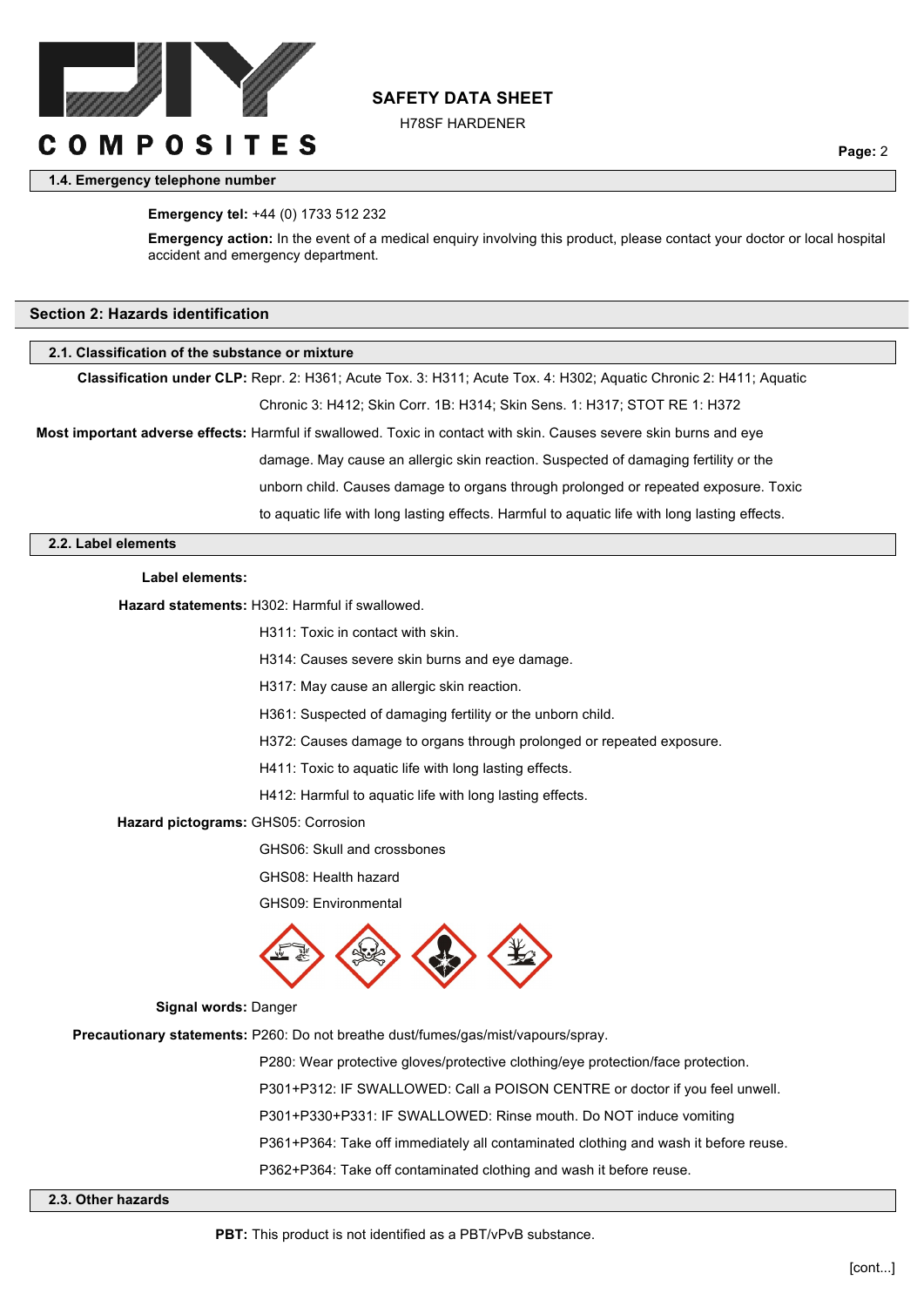

H78SF HARDENER

# **Section 3: Composition/information on ingredients**

# **3.2. Mixtures**

# **Hazardous ingredients:**

# AMINOETHYLPIPERAZINE - REACH registered number(s): 01-2119471486-30

| CAS      | PBT / WEL | <b>CLP Classification</b>                                                                                                                           | Percent         |
|----------|-----------|-----------------------------------------------------------------------------------------------------------------------------------------------------|-----------------|
| 140-31-8 |           | Acute Tox. 4: H302; Acute Tox. 3: H311;<br>Skin Corr. 1B: H314; Eye Dam. 1:<br>H318; Skin Sens. 1: H317; Repr. 2:<br>H361; STOT RE 1: H372; Aquatic | $>50\%$         |
|          |           |                                                                                                                                                     | Chronic 3: H412 |

# PHENOL, STYRENATED - REACH registered number(s): 01-2119980970-27

| 262-975-0 | 61788-44-1 | Skin Irrit. 2: H315; Skin Sens. 1: H317; | 25-50% |
|-----------|------------|------------------------------------------|--------|
|           |            | Aquatic Chronic 2: H411                  |        |

# TRIETHANOLAMINE - REACH registered number(s): 01-2119488930-28

| 203-049-8 | 102-71-6 | - | Skin Irrit. 2: H315; Eye Dam. 1: H318; | $1-25%$ |
|-----------|----------|---|----------------------------------------|---------|
|           |          |   | STOT RE 2: H373                        |         |

# 2,4,6-TRIS(DIMETHYLAMINOMETHYL)PHENOL - REACH registered number(s): 01-2119560597-27

| 202-013-9 | $90-$<br>-72-2 | : Irrit. 2: H319;<br>Acute Tox. 4: H302; Eye | 1-25% |
|-----------|----------------|----------------------------------------------|-------|
|           |                | <b>Skin Irrit. 2: H315</b>                   |       |

# **Section 4: First aid measures**

# **4.1. Description of first aid measures**

**Skin contact:** Wash immediately with plenty of soap and water.

**Eye contact:** Bathe the eye with running water for 15 minutes.

**Ingestion:** Wash out mouth with water. Do not induce vomiting. If conscious, give half a litre of water

to drink immediately. Transfer to hospital as soon as possible.

**Inhalation:** Remove casualty from exposure ensuring one's own safety whilst doing so. Consult a

doctor.

# **4.2. Most important symptoms and effects, both acute and delayed**

**Skin contact:** There may be mild irritation at the site of contact.

**Eye contact:** There may be irritation and redness.

**Ingestion:** There may be soreness and redness of the mouth and throat. There may be difficulty

swallowing. Nausea and stomach pain may occur. There may be vomiting.

**Inhalation:** Absorption through the lungs can occur causing symptoms similar to those of ingestion.

**Delayed / immediate effects:** Immediate effects can be expected after short-term exposure.

# **4.3. Indication of any immediate medical attention and special treatment needed**

**Immediate / special treatment:** Not applicable.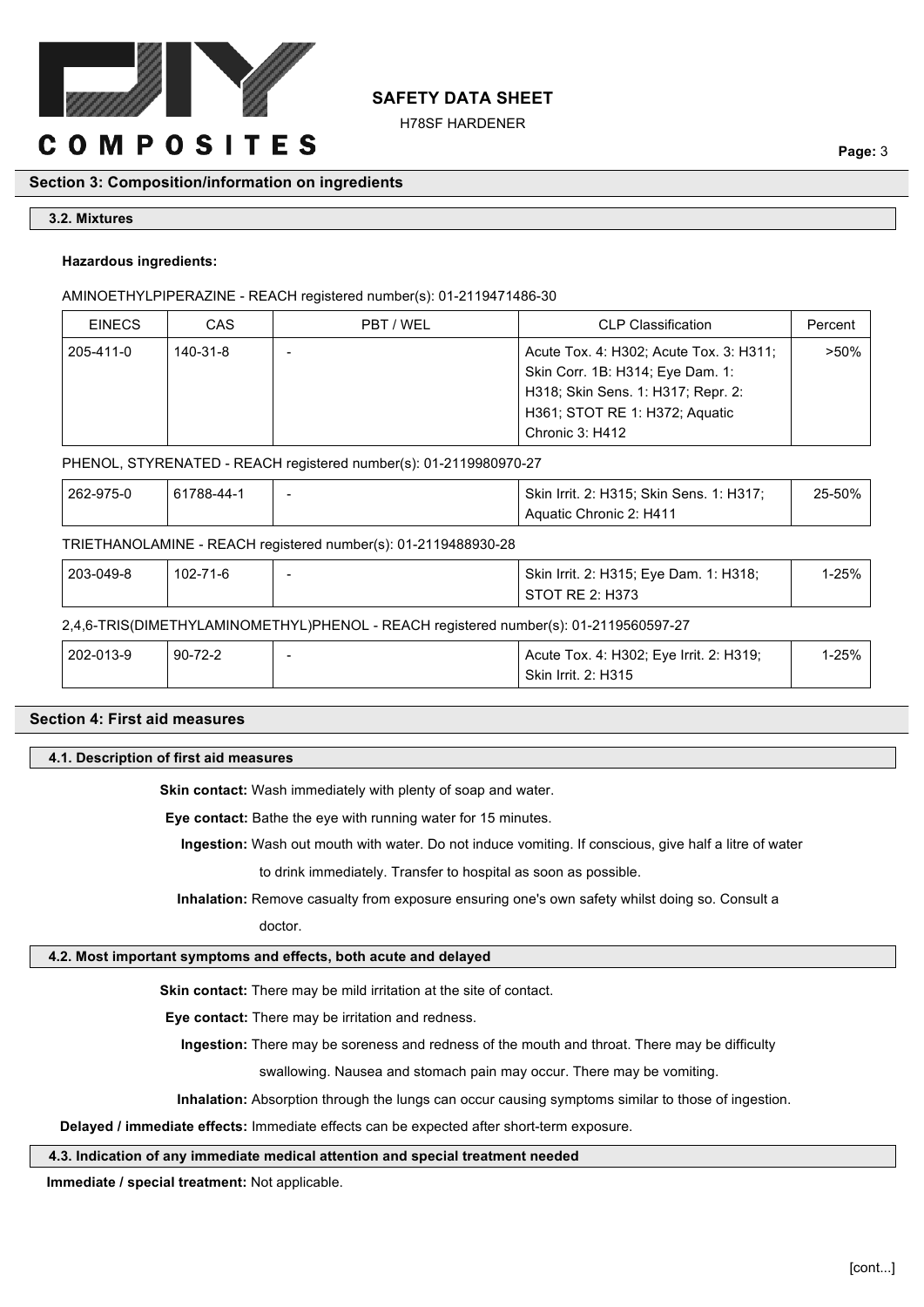

H78SF HARDENER

**Page:** 4

# **Section 5: Fire-fighting measures**

#### **5.1. Extinguishing media**

**Extinguishing media:** Suitable extinguishing media for the surrounding fire should be used. Use water spray

to cool containers.

#### **5.2. Special hazards arising from the substance or mixture**

**Exposure hazards:** In combustion emits toxic fumes.

#### **5.3. Advice for fire-fighters**

**Advice for fire-fighters:** Wear self-contained breathing apparatus. Wear protective clothing to prevent contact

with skin and eyes.

## **Section 6: Accidental release measures**

#### **6.1. Personal precautions, protective equipment and emergency procedures**

**Personal precautions:** Refer to section 8 of SDS for personal protection details. Mark out the contaminated area

with signs and prevent access to unauthorised personnel. Turn leaking containers

leak-side up to prevent the escape of liquid.

# **6.2. Environmental precautions**

# **6.3. Methods and material for containment and cleaning up**

**Environmental precautions:** Do not discharge into drains or rivers. Contain the spillage using bunding.

**Clean-up procedures:** Absorb into dry earth or sand. Transfer to a closable, labelled salvage container for

disposal by an appropriate method.

#### **6.4. Reference to other sections**

**Reference to other sections:** Refer to section 8 of SDS.

## **Section 7: Handling and storage**

## **7.1. Precautions for safe handling**

#### **7.2. Conditions for safe storage, including any incompatibilities**

**Handling requirements:** Avoid the formation or spread of mists in the air. Avoid direct contact with the substance.

**Storage conditions:** Store in a cool, well ventilated area. Keep container tightly closed.

**Suitable packaging:** Must only be kept in original packaging.

**7.3. Specific end use(s)**

## **Section 8: Exposure controls/personal protection**

**8.1. Control parameters**

**Specific end use(s):** No data available.

**Workplace exposure limits:** No data available.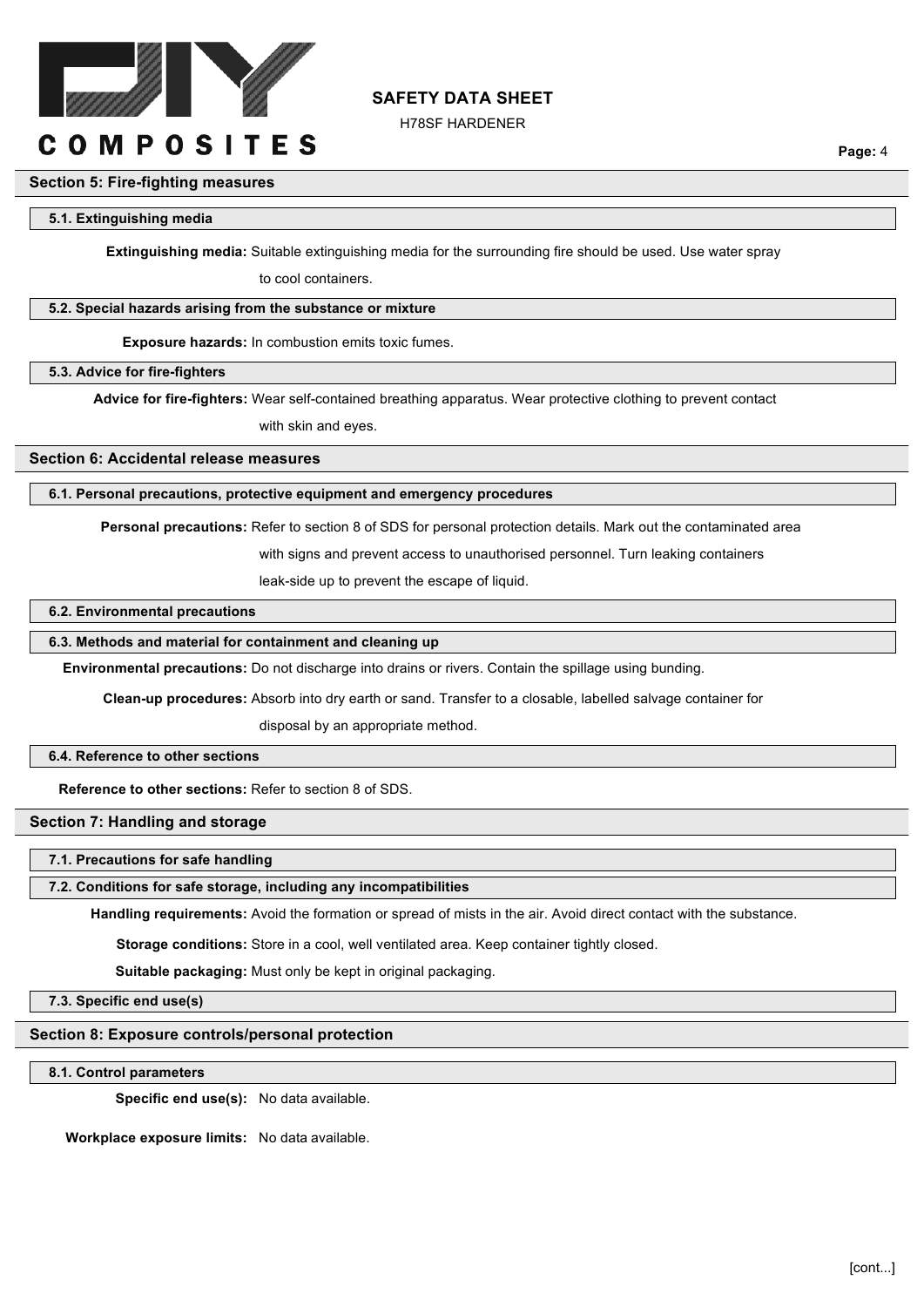

H78SF HARDENER

#### **DNEL/PNEC Values**

#### **Hazardous ingredients:**

#### **AMINOETHYLPIPERAZINE**

| Type        | Exposure                 | Value              | Population               | Effect   |
|-------------|--------------------------|--------------------|--------------------------|----------|
| <b>DNEL</b> | Inhalation               | 10.6 mg/m3         | Workers                  | Systemic |
| <b>DNEL</b> | Inhalation               | $5.3 \text{ mg/m}$ | Consumers                | Systemic |
| <b>PNEC</b> | Fresh water              | $0.058$ mg/l       | $\blacksquare$           |          |
| <b>PNEC</b> | Marine water             | $0.0058$ mg/l      | $\blacksquare$           |          |
| <b>PNEC</b> | Fresh water sediments    | $215$ mg/kg        | $\blacksquare$           |          |
| <b>PNEC</b> | Marine sediments         | 21.5 mg/kg         | $\blacksquare$           |          |
| <b>PNEC</b> | Soil (agricultural)      | 42.9 mg/kg         | $\blacksquare$           |          |
| <b>PNEC</b> | Microorganisms in sewage | 250 mg/l           | $\overline{\phantom{0}}$ |          |
|             | treatment                |                    |                          |          |

# **2,4,6-TRIS(DIMETHYLAMINOMETHYL)PHENOL**

| Type        | Exposure                   | Value           | Population     | Effect   |
|-------------|----------------------------|-----------------|----------------|----------|
| <b>DNEL</b> | Inhalation                 | $0.31$ mg/m $3$ | Workers        |          |
| <b>PNEC</b> | Fresh water                | $0.84$ mg/l     | -              |          |
| <b>DNEL</b> | Inhalation (repeated dose) | $0.31$ mg/m $3$ | <b>Workers</b> | Systemic |
| <b>PNEC</b> | Fresh water                | $0.084$ mg/l    | -              |          |
| <b>PNEC</b> | Marine water               | $0.0084$ mg/l   |                |          |
| <b>PNEC</b> | Intermittent release       | $0.84$ mg/l     | -              |          |

## **8.2. Exposure controls**

**Engineering measures:** Ensure there is sufficient ventilation of the area.

**Respiratory protection:** Respiratory protection not required.

**Hand protection: Protective gloves.** 

**Eye protection:** Safety glasses. Ensure eye bath is to hand.

**Skin protection: Protective clothing.** 

**Environmental:** The floor of the storage room must be impermeable to prevent the escape of liquids.

## **Section 9: Physical and chemical properties**

#### **9.1. Information on basic physical and chemical properties**

**State:** Liquid

**Colour:** Pale green

**Odour:** Characteristic odour

**Evaporation rate:** No data available.

**Oxidising:** No data available.

**Solubility in water:** No data available.

**Viscosity:** 150 mPas (25°C)

**Page:** 5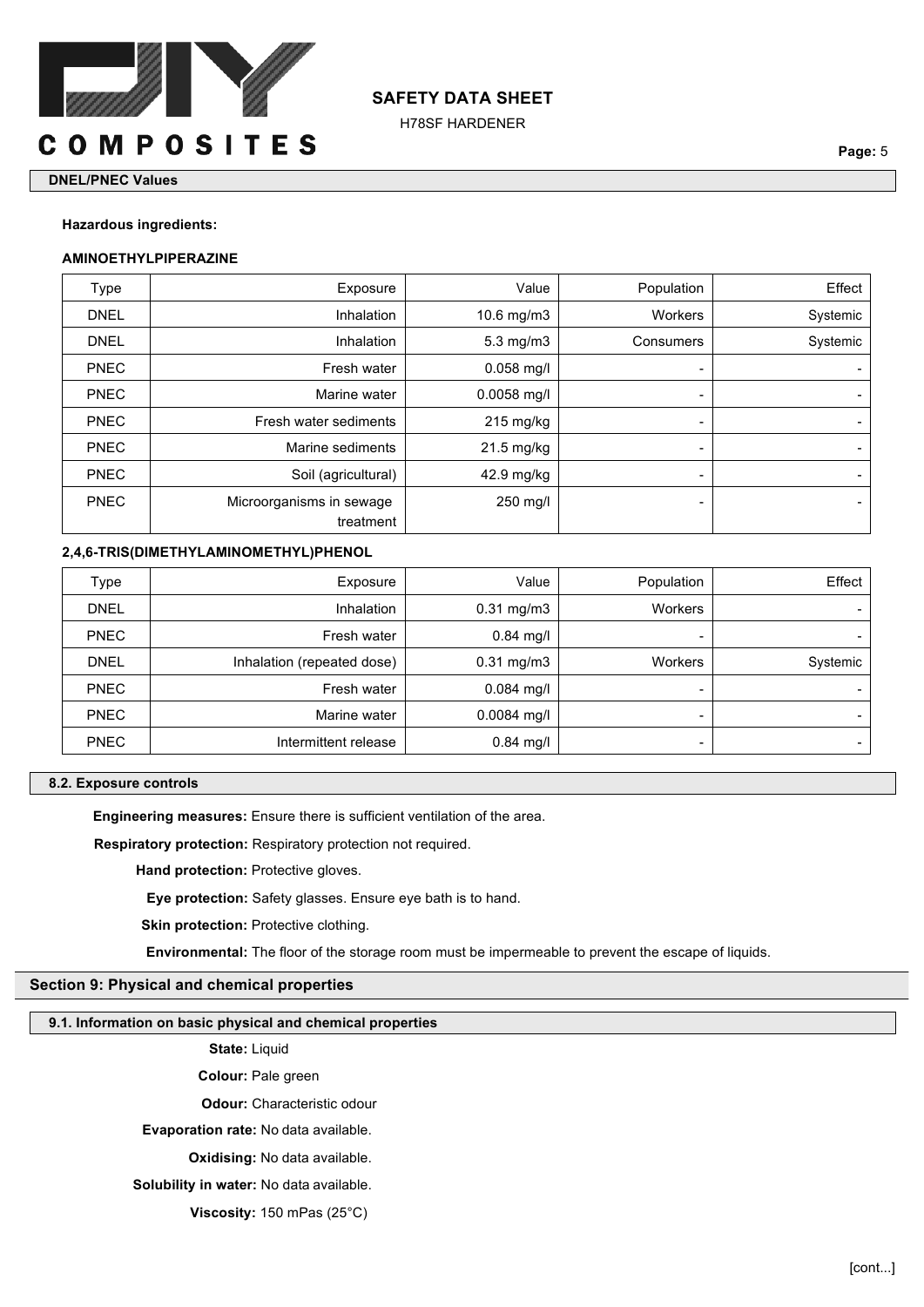

OMPOSITES

# **SAFETY DATA SHEET**

H78SF HARDENER

| <b>Boiling point/range °C:</b> No data available.       |                                          |
|---------------------------------------------------------|------------------------------------------|
| <b>Flammability limits %: lower:</b> No data available. |                                          |
|                                                         | <b>Flash point C:</b> No data available. |
| Autoflammability <sup>o</sup> C: No data available.     |                                          |
| <b>Relative density: 0.96 - 1.01</b>                    |                                          |
|                                                         | <b>VOC g/l:</b> No data available.       |

# **Boiling point/range°C:** No data available. **Melting point/range°C:** No data available. **Flammability limits %: lower:** No data available. **upper:** No data available. **Part.coeff. n-octanol/water:** No data available. Vapour pressure: No data available. **pH:** No data available.

**Page:** 6

**9.2. Other information**

# **Section 10: Stability and reactivity**

**10.1. Reactivity**

**Other information:** No data available.

**Reactivity:** Stable under recommended transport or storage conditions.

**10.2. Chemical stability**

**10.3. Possibility of hazardous reactions**

**Chemical stability:** Stable under normal conditions.

**Hazardous reactions:** Hazardous reactions will not occur under normal transport or storage conditions.

Decomposition may occur on exposure to conditions or materials listed below.

## **10.4. Conditions to avoid**

**Conditions to avoid:** Heat.

**10.5. Incompatible materials**

#### **10.6. Hazardous decomposition products**

**Materials to avoid:** Strong oxidising agents. Strong acids.

**Haz. decomp. products:** In combustion emits toxic fumes.

## **Section 11: Toxicological information**

# **11.1. Information on toxicological effects**

**Hazardous ingredients:**

#### **AMINOETHYLPIPERAZINE**

| <b>DERMAL</b> | <b>RBT</b> | LD50 | 866  | mg/kg |
|---------------|------------|------|------|-------|
| ORAL          | <b>RAT</b> | LD50 | 2140 | mg/kg |
| ORAL          | <b>RBT</b> | LD50 | 2097 | mg/kg |

#### **PHENOL, STYRENATED**

| DE<br>็งเกาเ | ⋻៱<br>KA. | ്ധം | . | mı<br>. . |
|--------------|-----------|-----|---|-----------|
|              |           |     |   |           |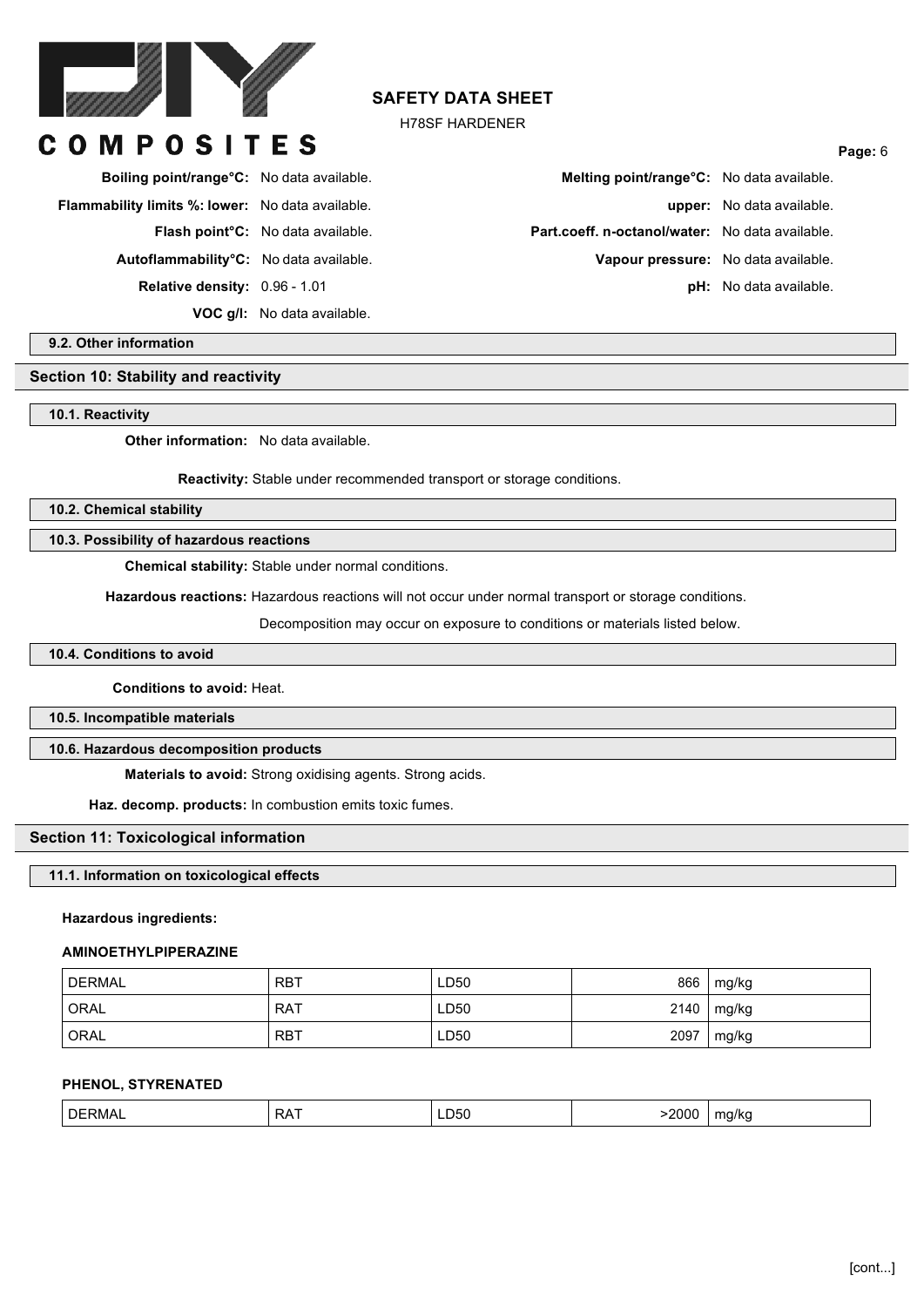

H78SF HARDENER

# **COMPOSITES**

| DUST/MIST | <b>RAT</b><br>. | ILCO -<br>ΔH | 4.9  | mg/l<br>ັ |
|-----------|-----------------|--------------|------|-----------|
| ORAL      | <b>RAT</b>      | LD50         | 2000 | mg/kg     |

# **2,4,6-TRIS(DIMETHYLAMINOMETHYL)PHENOL**

## **Relevant hazards for product:**

| Hazard                         | Route      | Basis                 |
|--------------------------------|------------|-----------------------|
| Acute toxicity (ac. tox. 4)    | <b>ING</b> | Hazardous: calculated |
| Acute toxicity (ac. tox. 3)    | <b>DRM</b> | Hazardous: calculated |
| Skin corrosion/irritation      | <b>DRM</b> | Hazardous: calculated |
| Serious eye damage/irritation  | <b>OPT</b> | Hazardous: calculated |
| Respiratory/skin sensitisation | <b>DRM</b> | Hazardous: calculated |
| Reproductive toxicity          | $- -$      | Hazardous: calculated |
| STOT-repeated exposure         |            | Hazardous: calculated |

#### **Symptoms / routes of exposure**

**Skin contact:** There may be mild irritation at the site of contact.

**Eye contact:** There may be irritation and redness.

**Ingestion:** There may be soreness and redness of the mouth and throat. There may be difficulty

swallowing. Nausea and stomach pain may occur. There may be vomiting.

**Inhalation:** Absorption through the lungs can occur causing symptoms similar to those of ingestion.

**Delayed / immediate effects:** Immediate effects can be expected after short-term exposure.

## **Section 12: Ecological information**

### **12.1. Toxicity**

## **Hazardous ingredients:**

#### **AMINOETHYLPIPERAZINE**

| Daphnia magna                          | 48H EC50 | 58              | mg/l |
|----------------------------------------|----------|-----------------|------|
| <b>FISH</b>                            | 96H LC50 | $2190$   mg/l   |      |
| GREEN ALGA (Selenastrum capricornutum) | 72H EC50 | $> 1000$   mg/l |      |

# **PHENOL, STYRENATED**

| ALGAE (Scenedesmus sp.) | 72H EL50   | 3.14   | mq/l |
|-------------------------|------------|--------|------|
| Daphnia magna           | 48H EL50   | 1 - 10 | mg/l |
| Daphnia magna           | NOEC (21d) | 0.115  | mg/l |
| <b>FISH</b>             | 96H LL50   | 14.8   | mg/l |

**Page:** 7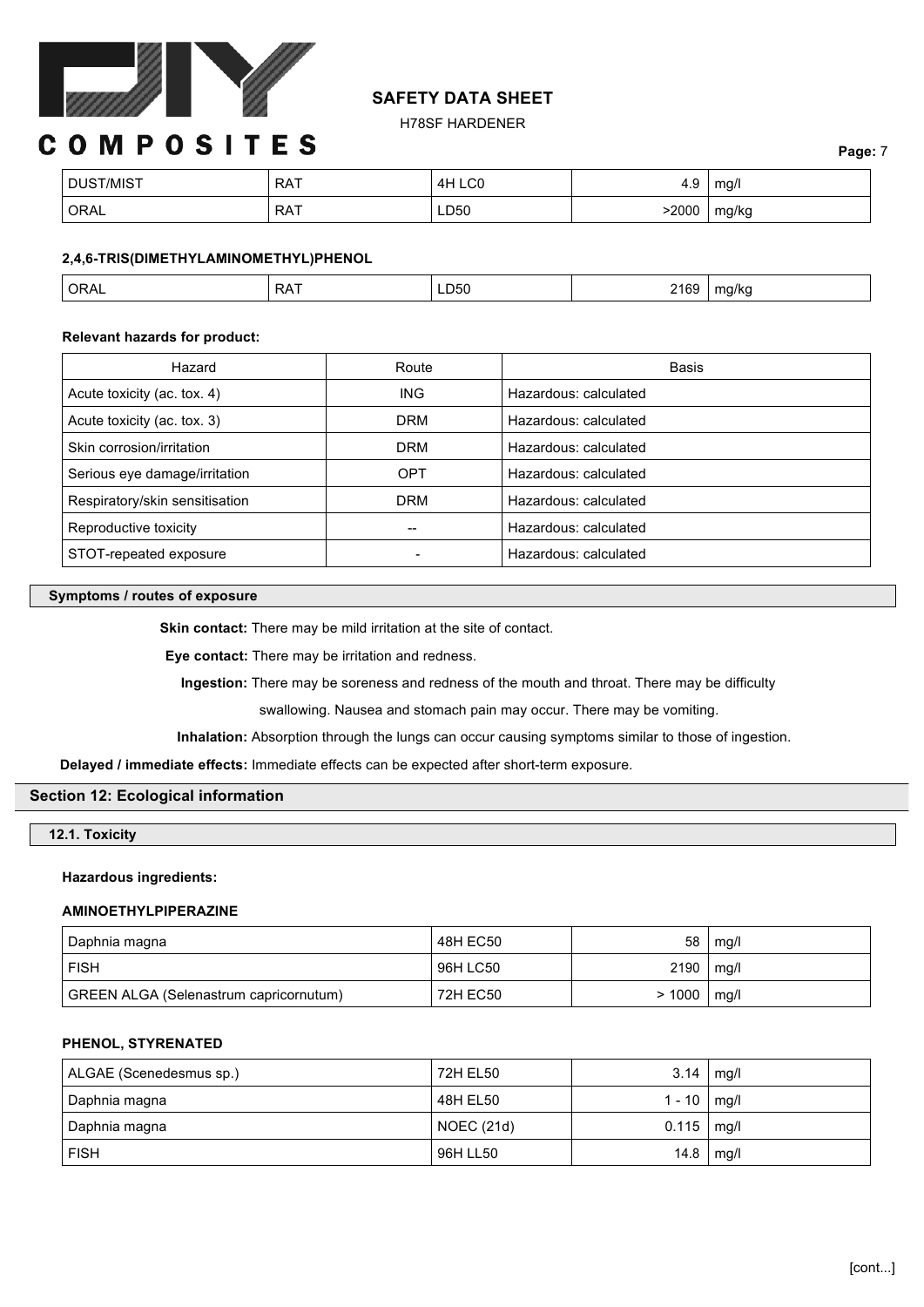

H78SF HARDENER

# **COMPOSITES**

**Page:** 8

# **2,4,6-TRIS(DIMETHYLAMINOMETHYL)PHENOL**

| COMMON CARP (Cyprinus carpio        | 96H LC50  | 175 | mg/l |
|-------------------------------------|-----------|-----|------|
| COMMON CARP (Cyprinus carpio)       | 24H LC50  | 249 | mg/l |
| RAINBOW TROUT (Oncorhynchus mykiss) | 24H LC50  | 222 | mg/l |
| RAINBOW TROUT (Oncorhynchus mykiss) | 96H LC0   | 180 | mg/l |
| RAINBOW TROUT (Oncorhynchus mykiss) | 96H LC100 | 240 | mg/l |
| Scenedesmus Subspicatus             | 72H EC50  | 84  | mg/l |

#### **12.2. Persistence and degradability**

#### **Persistence and degradability:** Biodegradable.

**12.3. Bioaccumulative potential**

#### **12.4. Mobility in soil**

**Bioaccumulative potential:** No bioaccumulation potential.

**Mobility:** Readily absorbed into soil.

# **12.5. Results of PBT and vPvB assessment**

# **12.6. Other adverse effects**

**PBT identification:** This product is not identified as a PBT/vPvB substance.

**Other adverse effects:** Negligible ecotoxicity.

# **Section 13: Disposal considerations**

#### **13.1. Waste treatment methods**

**Disposal operations:** Transfer to a suitable container and arrange for collection by specialised disposal

company.

**Disposal of packaging:** Arrange for collection by specialised disposal company.

**NB:** The user's attention is drawn to the possible existence of regional or national

regulations regarding disposal.

## **Section 14: Transport information**

# **14.1. UN number**

**UN number:** UN2735

# **14.2. UN proper shipping name**

**Shipping name:** AMINES, LIQUID, CORROSIVE, N.O.S.

(Aliphatic amines)

# **14.3. Transport hazard class(es)**

**Transport class:** 8